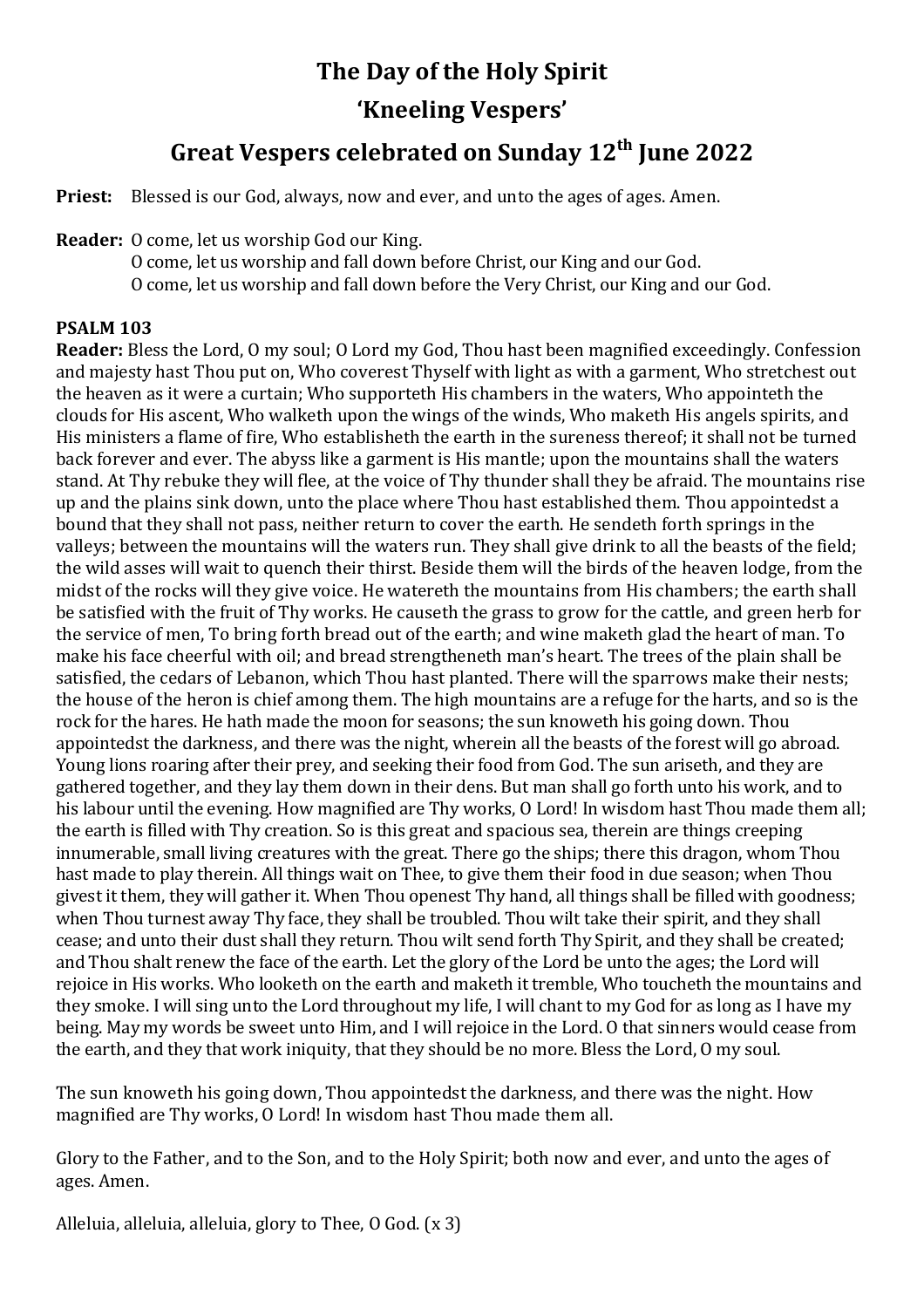### **THE GREAT LITANY** (with additional petitions)

# **"LORD I CALL ..."**

Lord, I call upon Thee, hear me! Hear me, O Lord! Lord, I call upon Thee, hear me! Receive the voice of my prayer, when I call upon Thee!// Hear me, O Lord!

Let my prayer arise in Thy sight as incense, and let the lifting up of my hands be an evening sacrifice!// Hear me, O Lord!

*If Thou, O Lord, shouldst mark iniquities, Lord, who could stand? But there is forgiveness with Thee.* 

**Tone 4** *CON CON CON CON CON CON CON CON CON CON CON CON CON CON CON CON CON CON CON CON CON CON CON CON CON CON CON* 

Today in the city of David all the nations beheld glorious wonders, when the Disciples of Christ had gathered together, and the Holy Spirit came down in tongues of fire, as Luke, inspired of God, records: "A sound came like the rushing of a mighty wind; it filled all the house where they were sitting, and they all began to proclaim strange words, strange doctrines,// strange teachings of the Holy Trinity."

*For Thy Name's sake I wait for Thee, O Lord. My soul has waited for Thy Word; my soul has hoped on the Lord.* 

*Repeat:* "Today in the city of David…"

*From the morning watch until night, from the morning watch, let Israel hope on the Lord!* 

The Holy Spirit was, and is, and ever shall be, without beginning, without ending, always ranked and numbered with the Father and the Son; He is Life and the Giver of life; He is Light and the Giver of light; all-good and the Fountain of goodness, through Him the Father is known, the Son is glorified; through Him all people proclaim one power, one ranking,// one worship of the Holy Trinity.

*For with the Lord there is mercy and with Him is plenteous redemption, and He will deliver Israel from all his iniquities.*

*Repeat:* "The Holy Spirit was, and is, and ever shall be…"

*Praise the Lord, all nations! Praise Him, all peoples!*

### **Tone 4** *CON CON CON CON CON CON CON CON CON CON CON CON CON CON CON CON CON CON CON CON CON CON CON CON CON CON CON*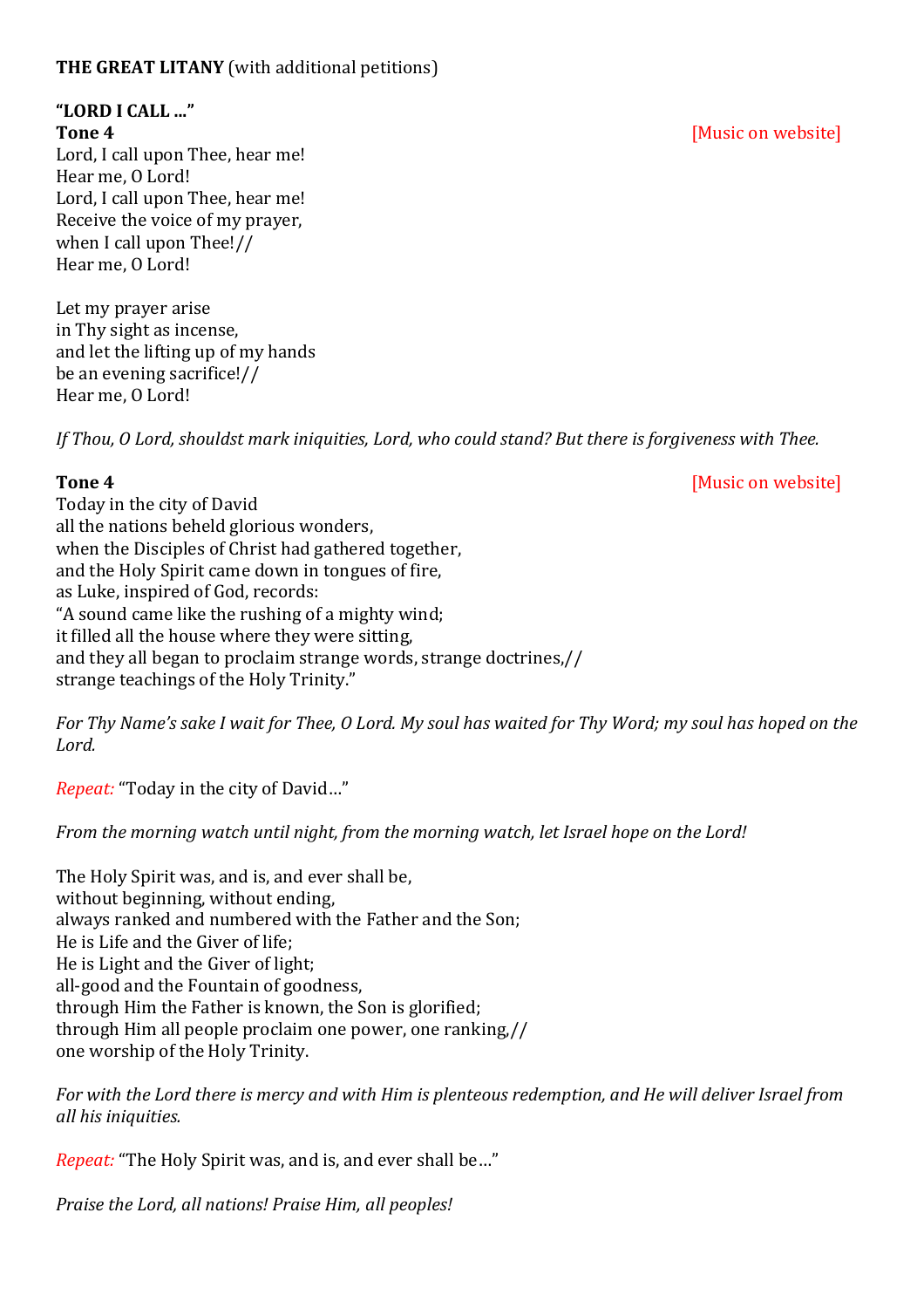The Holy Spirit is Light and Life, a living Fountain of spiritual gifts, the Spirit of wisdom and understanding, all-knowing, upright and good: He leads us and washes away our sins. He is God, and He makes us gods; He is Fire proceeding from Fire, speaking and acting and distributing gifts. Through Him all the Prophets, Martyrs and Apostles of God are crowned. Strange account, strange and wonderful sight:// fire is divided for distributing gifts.

*For His mercy is confirmed on us; and the truth of the Lord endureth forever.* 

*Repeat:* "The Holy Spirit is Light and Life…"

*Glory to the Father, and to the Son, and to the Holy Spirit; now and ever, and unto ages of ages. Amen.* 

### **Tone 6**

O heavenly King, the Comforter, the Spirit of Truth, Who art everywhere and fillest all things; Treasury of blessings and Giver of life, come and abide in us, and cleanse us from every impurity,// and save our souls, O Good One!

### **THE ENTRANCE WITH THE CENSER**

**Priest:** Wisdom! Stand upright!

### **O GLADSOME LIGHT**

**Choir:** O Gladsome Light of the holy glory of the Immortal Father, heavenly, holy, blessed, Jesus Christ. Now that we have come to the setting of the sun, and behold the light of evening, we praise God, Father, Son, and Holy Spirit. For meet it is at all times to worship Thee with voices of praise, O Son of God, the Giver of Life; therefore all the world doth glorify Thee.

### **THE EVENING PROKEIMENON**

- **Priest:** Let us attend! Peace be to all!
- **Choir:** And to thy spirit.
- **Priest:** The Evening Prokeimenon. *CON* **EVENING CONSTRANT CONSTRANT CONSTRANT CONSTRANT CONSTRANT CONSTRANT CONSTRANT CONSTRANT CONSTRANT CONSTRANT CONSTRANT CONSTRANT CONSTRANT CONSTRANT CONSTRANT CONSTRANT CONSTRANT**
- **Priest:** Who is so great a God as our God? Thou art the God who dost wonders.
- **Choir:** Who is so great a God as our God? Thou art the God who dost wonders.
- **Priest:** Thou hast made known thy power among the peoples.
- **Choir:** Who is so great a God as our God? Thou art the God who dost wonders.
- **Priest:** And I said, now have I begun; this is the change of the right hand of the Most High.
- **Choir:** Who is so great a God as our God? Thou art the God who dost wonders.
- **Priest:** I remembered the works of the Lord; for from the beginning will I remember thy wonders.
- **Choir:** Who is so great a God as our God? Thou art the God who dost wonders.
- **Priest:** Who is so great a God as our God?
- **Choir:** Thou art the God who dost wonders.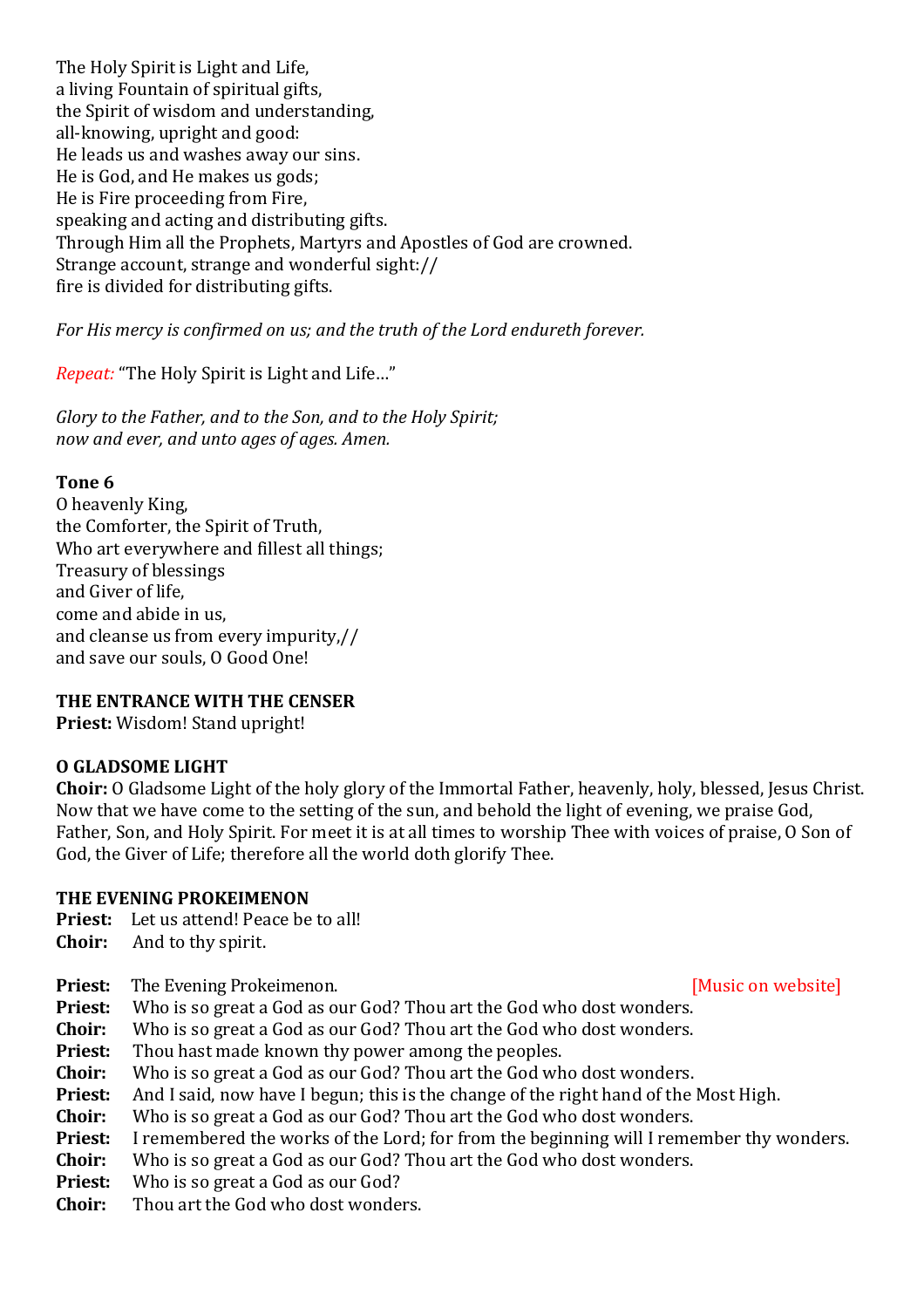#### **FIRST KNEELING PRAYER**

### **LITANY OF FERVENT SUPPLICATION**

#### **SECOND KNEELING PRAYER**

#### **VOUCHSAFE, O LORD**

**Reader:** Vouchsafe, O Lord, to keep us this evening without sin. Blessed art Thou, O Lord, the God of our fathers, and praised and glorified is Thy name forever. Amen. Let Thy mercy be upon us, O Lord, even as we have set our hope on Thee. Blessed art Thou, O Lord, teach me Thy statutes. Blessed art Thou, O Master, make me to understand Thy statutes. Blessed art Thou, O Holy One, enlighten me with Thy statutes. Thy mercy, O Lord, endureth forever. O despise not the works of Thy hands. To Thee belongeth worship, to Thee belongeth praise, to Thee belongeth glory, to the Father, and to the Son, and to the Holy Spirit, now and ever, and unto ages of ages. Amen.

#### **THIRD KNEELING PRAYER**

#### **EVENING LITANY**

#### **THE PRAYER AT THE BOWING OF THE HEADS**

**Priest:** Peace be to all! **Choir:** And to thy spirit.

**Priest:** Bow your heads unto the Lord. **Choir:** To Thee, O Lord.

#### *The Priest reads the Prayer at the Bowing of the Heads:*

**Priest:** ... now and ever, and unto the ages of ages. **Choir:** Amen.

### **APOSTICHA**

Now the fiery tongues have become a bright sign for all peoples. The Jews, from whom Christ came according to the flesh, in their unbelief have fallen from divine grace. But we, the peoples of all nations, are made worthy of divine light. We are strengthened by the words of the Disciples, who revealed the glory of the Benefactor and God of all. Let us bend our knees and hearts with them, since we are strengthened by the Holy Spirit,// bowing down in faith to worship the Savior of our souls!

v. *Create in me a clean heart, O God, and renew a right Spirit within me!*

Now the comforting Spirit has been poured out on all flesh, spreading grace to the faithful, beginning with the choir of the Apostles. As a pledge of His mighty coming He distributed the tongues of fire; He gave them to the Disciples to the praise and glory of God. Spiritually enlightened in our hearts, strengthened in faith by the Holy Spirit,// let us earnestly pray for salvation for our souls!

**Tone 3** *Music on website*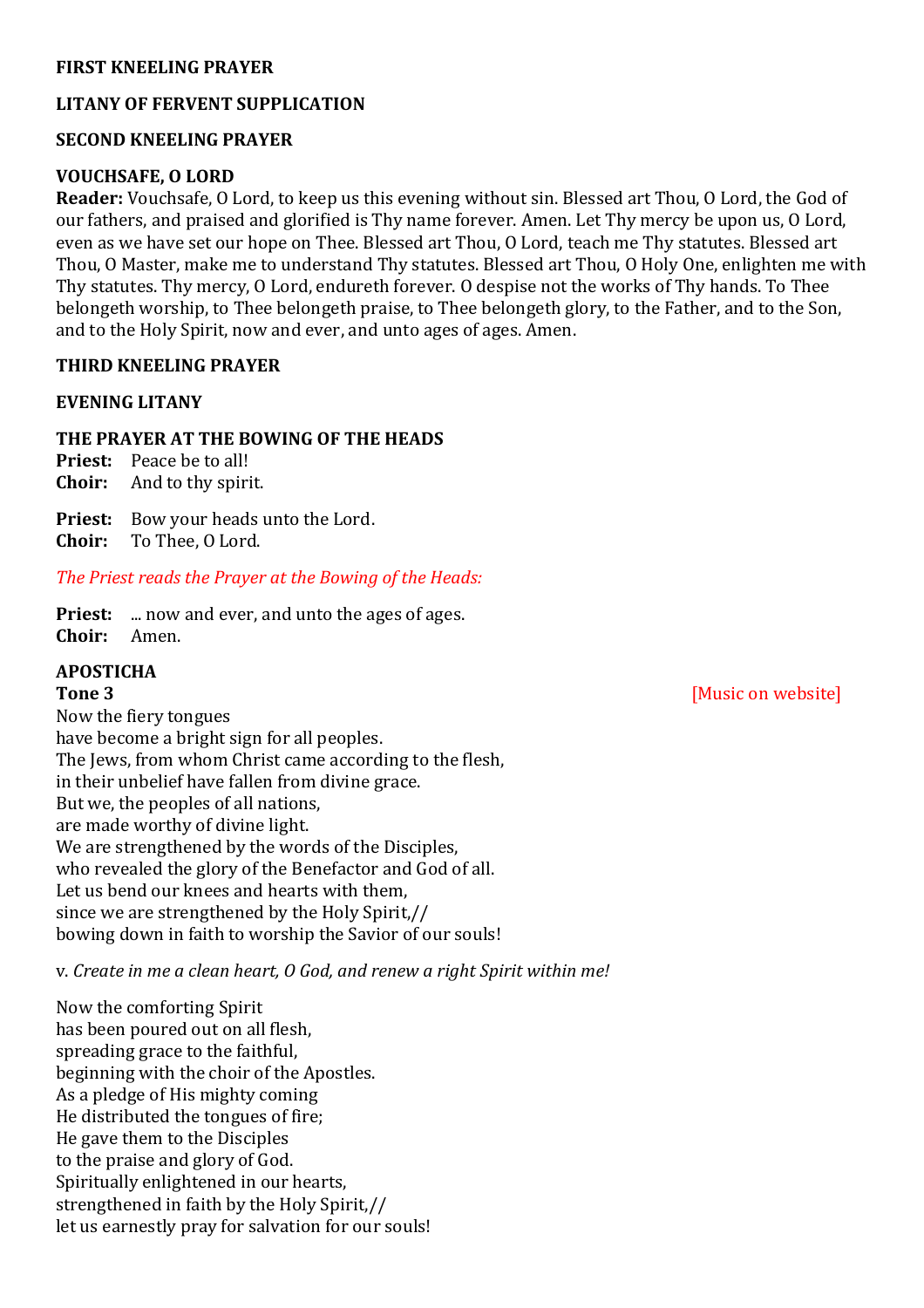v. *Cast me not away from Thy presence, and take not Thy Holy Spirit from me!*

Now the Apostles of Christ are clothed with power from on high. The Comforter is renewed in them and renews them with newness of knowledge. They preach in foreign tongues, proclaiming mystical knowledge in lofty words. They teach us to worship the Benefactor and God of all in His simple, eternal, tri-personal Nature. Enlightened by their teaching, let us bow down to worship Father, Son, and Spirit,// earnestly praying for salvation for our souls!

*Glory to the Father, and to the Son, and to the Holy Spirit; now and ever, and unto ages of ages. Amen.*

#### **Tone 8**

Come, O people, let us worship the Godhead in three Persons: the Son in the Father, with the Holy Spirit. For the Father timelessly begot the Son, co-eternal and co-enthroned with Him; and the Holy Spirit was in the Father and is glorified with the Son. We worship one Power, one Essence, one Godhead, and we say: "Holy God, Who hast created all things through Thy Son with the cooperation of the Holy Spirit; Holy Mighty, through Whom we know the Father; and through Whom the Holy Spirit came to dwell in the world; Holy Immortal, Comforting Spirit, Who proceedest from the Father and restest in the Son.// O Holy Trinity, glory to Thee!"

### **THE PRAYER OF SAINT SIMEON, THE GOD-RECEIVER**

**Priest:** Lord, now lettest thou Thy servant depart in peace, according to Thy word; for mine eyes have seen Thy salvation, which Thou hast prepared before the face of all people; to be a light to lighten the Gentiles, and to be the glory of Thy people Israel.

**Reader:** Holy God, Holy Mighty Holy Immortal, have mercy on us. (x 3)

Glory to the Father, and to the Son, and to the Holy Spirit; both now and ever, and unto the ages of ages. Amen.

All-holy Trinity, have mercy on us. Lord, cleanse us from our sins. Master, pardon our iniquities. Holy One, look upon and heal our infirmities for Thy Name's sake.

Lord, have mercy. Lord, have mercy. Lord, have mercy.

Glory to the Father, and to the Son, and to the Holy Spirit; both now and ever, and unto the ages of ages. Amen.

Our Father, who art in heaven, hallowed be Thy name. Thy kingdom come; Thy will be done, on earth as it is in heaven. Give us this day our daily bread, and forgive us our trespasses, as we forgive those who trespass against us. And lead us not into temptation, but deliver us from the evil one.

**Priest:** For thine is the Kingdom, and the power, and the glory, of the Father, and of the Son, and of the Holy Spirit, now and ever and unto the ages of ages. Amen.